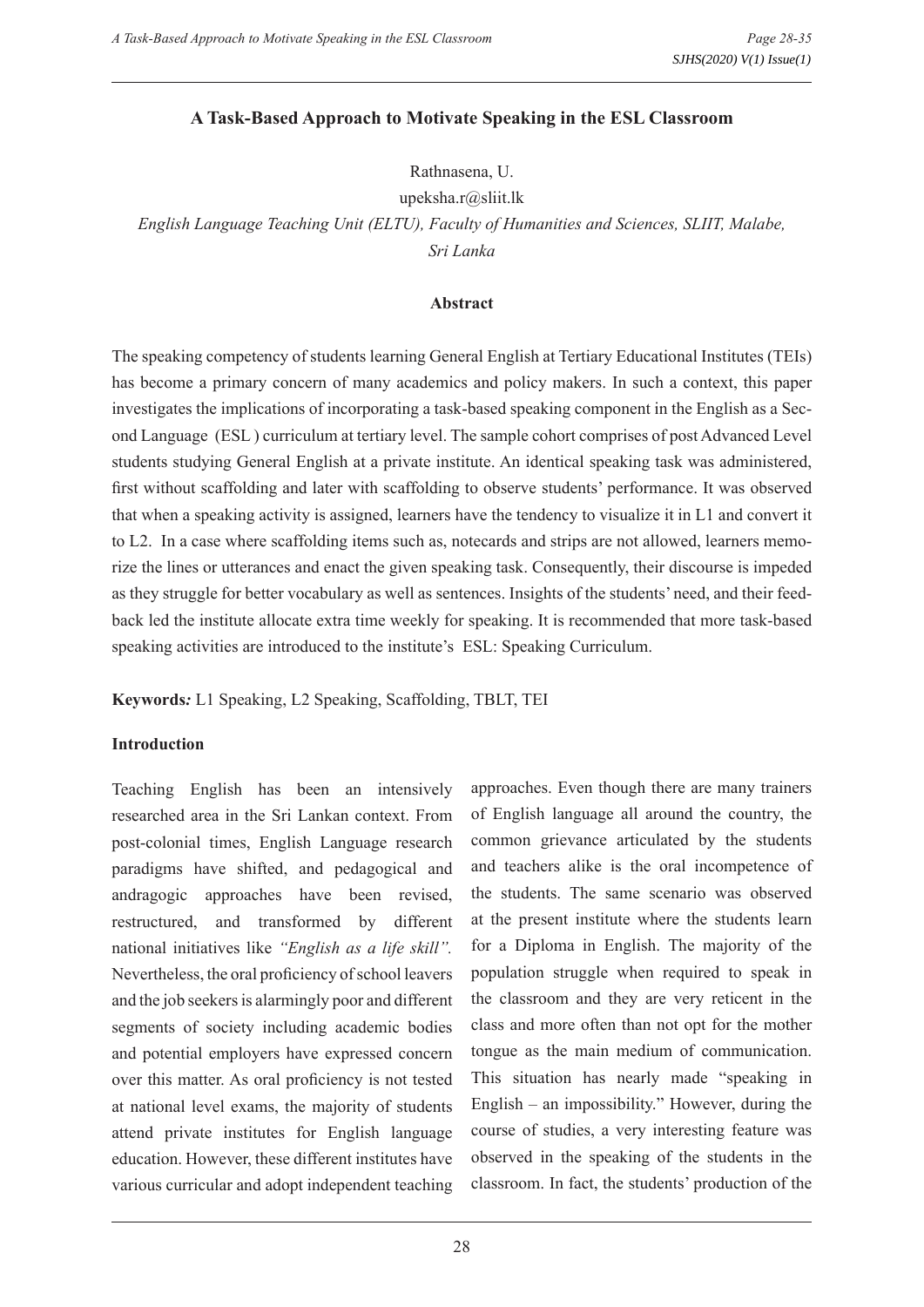L2 utterances was more grammatically accurate whenever the students were given a "grace period" or a "preparation time". Conversely the same students were identified to be making the most fundamental errors and exhibited more reticence when the "preparation Time" was not allowed by the teacher. Therefore, it became quite pertinent to investigate this intriguing gap observed in this General English classroom.

This study will be significant in providing insights to ESL teachers in their reflective practices. For example, it will be beneficial to the teachers when identifying the learning gaps in the learners especially in "speaking". As a result, they are expected to be better reflective practitioners focusing on the learners' weaknesses and designing remedial pedagogical activities in overcoming such issues. By understanding the needs of the ESL learners, the teachers are also expected to provide more scaffolding which would make them more fluent. Furthermore, it is expected that the findings of this research will be significant in providing recommendations on how to design speech fronted activities which will in turn improve the oral fluency of the ESL learners. This study will also be helpful to the fellow Sri Lankan researchers in providing implications, insights into the unexplored domains in ESL teaching with the primary focus on improving the oral fluency which is a very formidable challenge to the Sri Lankan English Learners irrespective of the innumerable number of institutes offering General English classes. More importantly, it is expected that this research will apprise curriculum designers in deciding whether a paradigm shift is required in the ESL corpus and the importance of improvisation and establishing strong links with the teacher community in a holistic manner.

There is a plethora of concepts and theories available in the ESL discipline that define speaking

even though there is very limited empirical research on the relationship between speaking and writing competencies of ESL learners (Ovando, et el., 2003). First, one must take into account the concept of "Speaking". It is "the process of building and sharing meaning through the use of verbal and non-verbal symbols, in a variety of contexts" (Chaney, 1998). In the ESL context, a learner should be able to perform the above in the similar manner as one would do in the native language. Nunan (2003) conceptualizes "Speaking in the ESL context" by identifying the following components:

- Produce the English speech sounds and sound patterns
- Use word and sentence stress, intonation patterns and the rhythm of the second language.
- Select appropriate words and sentences according to the proper social setting, audience, situation and subject matter.
- Organize their thoughts in a meaningful and logical sequence.
- Use language as a means of expressing values and judgments.

Furthermore, Kroll (1981) constructed a model of Speaking-Writing relationship in L1 for children grounded on the key bases namely, Preparation, Consolidation, Differentiation and Integration. According to this model, Kroll concludes that there is a very strong correlation between these two modalities and that children's writing proficiency in L1 develops on the basis of their speaking proficiency. In most of the cases, L1 speaking proficiency precedes L1 writing proficiency. However, in the L2 context, circumstances and empirical evidence can be entirely different and discreet as the amount of research done is noticeably inadequate. Williams (2008) points out that Kroll's theory for L1 Speaking and Writing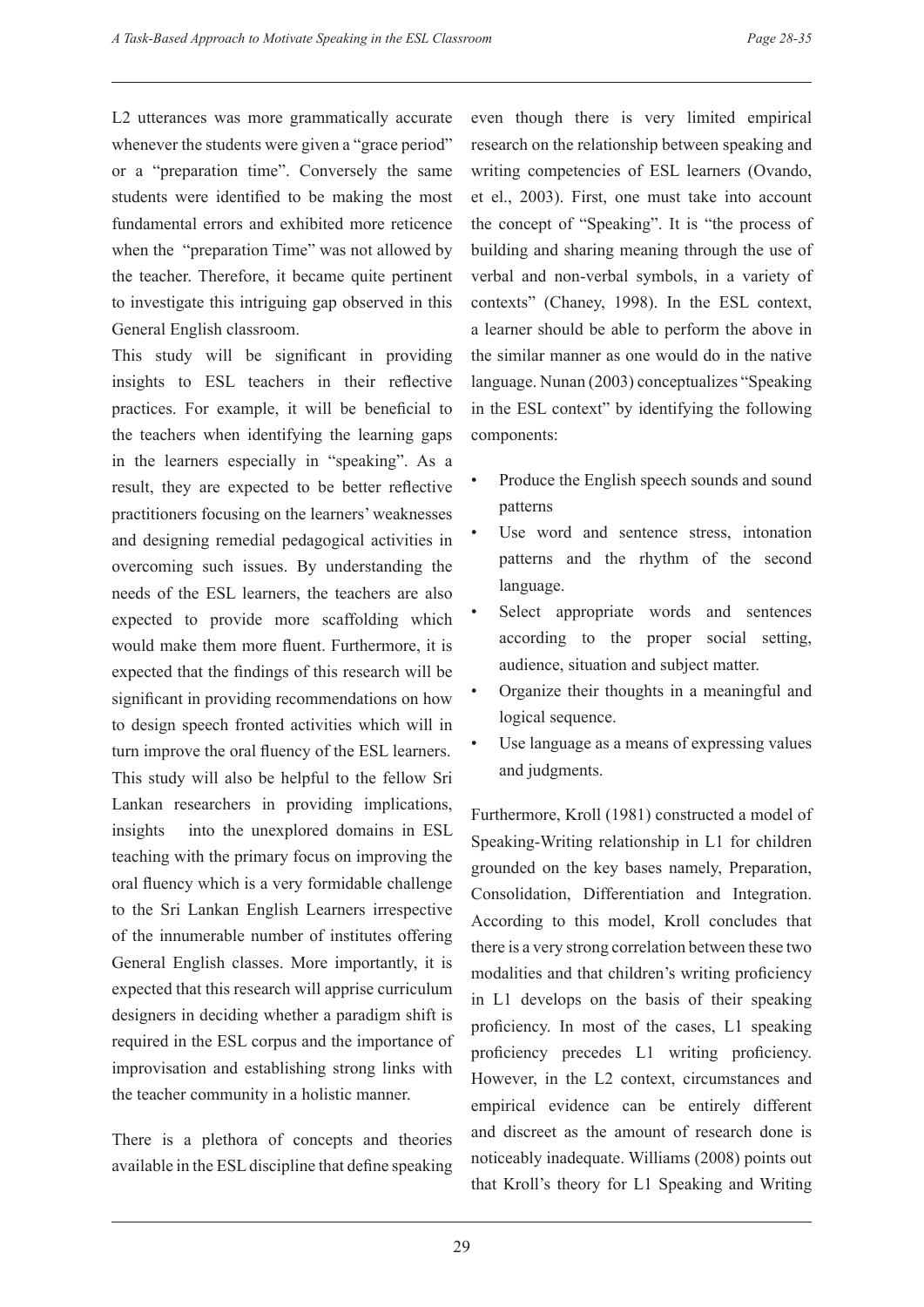correlation cannot be directly applied to the L2 context as cognitive and social factors may exert an influence on the L2 acquisition in the ESL scenario. Weissberg (2002) proposes that the written modality can be stronger than the Speaking modality after studying five Spanish ESL learners whose written productions were characterized by higher levels of accuracy and syntactic innovation which is the use of new morphological items. Interestingly, the same learners did not exhibit the same oral fluency claims Weissberg. Nevertheless, there he observed varying degrees of oral fluency even among the five students he studied and concluded this phenomenon to be an asymmetrical development for the binary modalities. One of the very few studies pertaining to the development and the causal relationship between speaking & writing modalities was conducted by Mochizuki (2008). Mochizuki (2008) conducted research into the proficiency levels of speaking and writing modalities by administering speaking and writing tasks for a group of 81 ESL university students. His finding was that the students used more lowfrequency words in Speaking than in Writing. However, the findings of Mochizuki cannot be generalized into other contexts as he did not use the identical task for both modalities hence resulting in the task effect scenario. One other study which investigated the modality difference was Kormos & Trebits (2012) study.

Another seminal theory in L2 oral production is the model conceptualized by Levelt (1989). In his perspective, he invented a prototype based on the three pillars namely, conceptualizer, formulator, and articulator. In his view, all the three elements play a vital role in the processing of a learner's L2. The conceptualizer creates the message while the formulator is responsible for shaping the grammatical and phonological outlook of the message; and finally, the articulator conveys the message.

In a survey conducted in Hongkong which has more relevance to the Sri Lankan context, since it is an Asian country, Hyland (1997) concluded that the central problems pertaining to ESL university students stem from the productive skills of writing and speaking. This presents a similar scenario to the one that is being investigated in this study where the learners are negotiating the two modalities to communicate in English which is the target language.

Furthermore, Richards (2006) identified speaking activities in three different tiers. They are talk as interaction, transaction, and performance. The tier which concerns this study is Interaction which describes "conversation" in the form of social interaction on which the activity was based in this study.

However, the main objective of this study was to analyze different aspects of narrative tasks whereas modality difference was studied conjunctively. Their finding was that learners used a wider range of vocabulary in the written form than in Speaking but noted similar grammatical complexity in both modalities.

In addition to the above-mentioned modalitybased theories, one other concept which is closely related to this study's pedagogical significance is Scaffolding. This notion was initially developed by the Russian Psychologist, Lev Vygotsky even though he did not use the term "Scaffolding". He introduced the concept of Zone of Proximal Development (ZPD). ZPD is defined as the "distance between the child's actual developmental level as determined by independent problem-solving and the higher level of potential development as determined through problem-solving under adult guidance and in collaboration with more capable peers" (Vygotsky, 1978). According to him a learner is capable of bridging the gap between the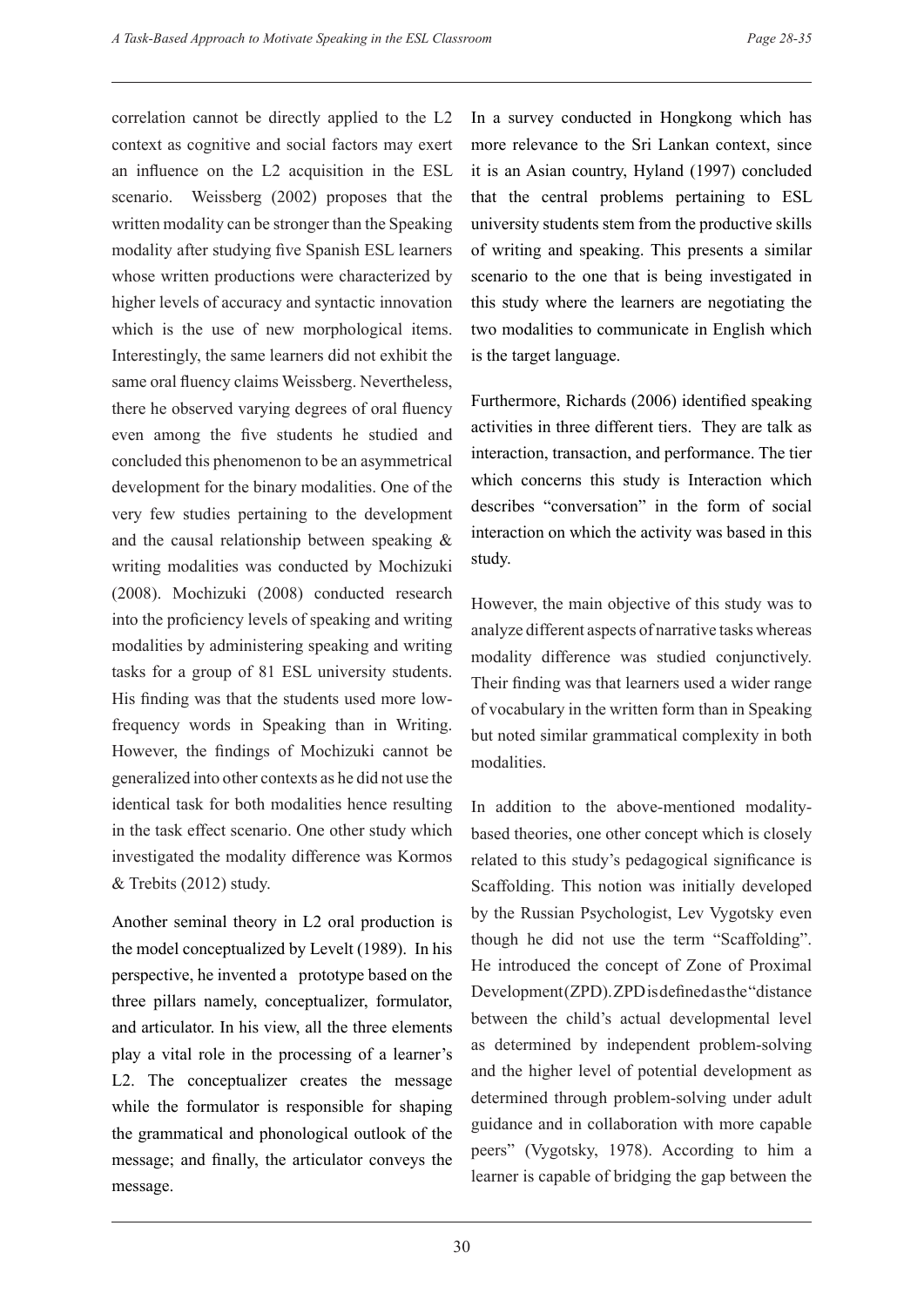actual and the potential depending on the support and the resources available for him/her in the teaching/learning environment. This notion was later linked to ZPD and became a key element in the modern language classroom. Many proponents of Scaffolding can be identified in later studies.

"Scaffolding refers to providing contextual supports for meaning through the use of simplified language, teacher modeling, visuals and graphics, cooperative learning and hands-on learning" (Ovando, Collier, & Combs, 2003). Three aspects of Scaffolding have been identified as illustrated in Figure 1.

#### **Figure 1.**

#### *Three aspects of Scaffolding*



These 3 aspects are seen as integrated components and are considered to be equally important in ZPD and according to Diaz-Rico & Weed (2002 ) " The teacher of second language learners has to facilitate that support" and "as students become more proficient, the scaffold is gradually removed"

The primary objective of the study is to investigate the implications of incorporating a task-based speaking component to the General English curriculum at a TEI. It will provide implications, insights into the unexplored domains in ESL teaching with the primary focus on improving the speaking proficiency. The secondary objective is to provide insights to ESL teachers for their reflective practices. For example, it will be beneficial to the teachers when identifying the learning gaps in the learners especially in "speaking. By understanding the needs of the ESL learners, teachers can provide more scaffolding via focusing on the learners' needs and designing remedial pedagogical activities.

#### **Materials and Methods**

To investigate the differences between the production/performance in the two modalities; namely speaking and writing, the identical task was administered with two different approaches. The first approach was to administer the task which was a role play without any scaffolding in the form of role cards or dialogue cards or scripts. Subsequently, the same task was administered with Scaffolding in the form of role cards or dialogue cards or typescripts. The identical task was used in order to minimize the "task effect" on the results so that falsifications will be nullified.

A sample of 30 students was given a role play centred upon socialization in the day-to-day context. The role plays were video recorded and transcribed verbatim. The scripts used by the same participants for the second phase were collected. The videos were watched, and the transcripts were read. Subsequently, the video transcripts were compared with the scripts (scaffolding) used by participants for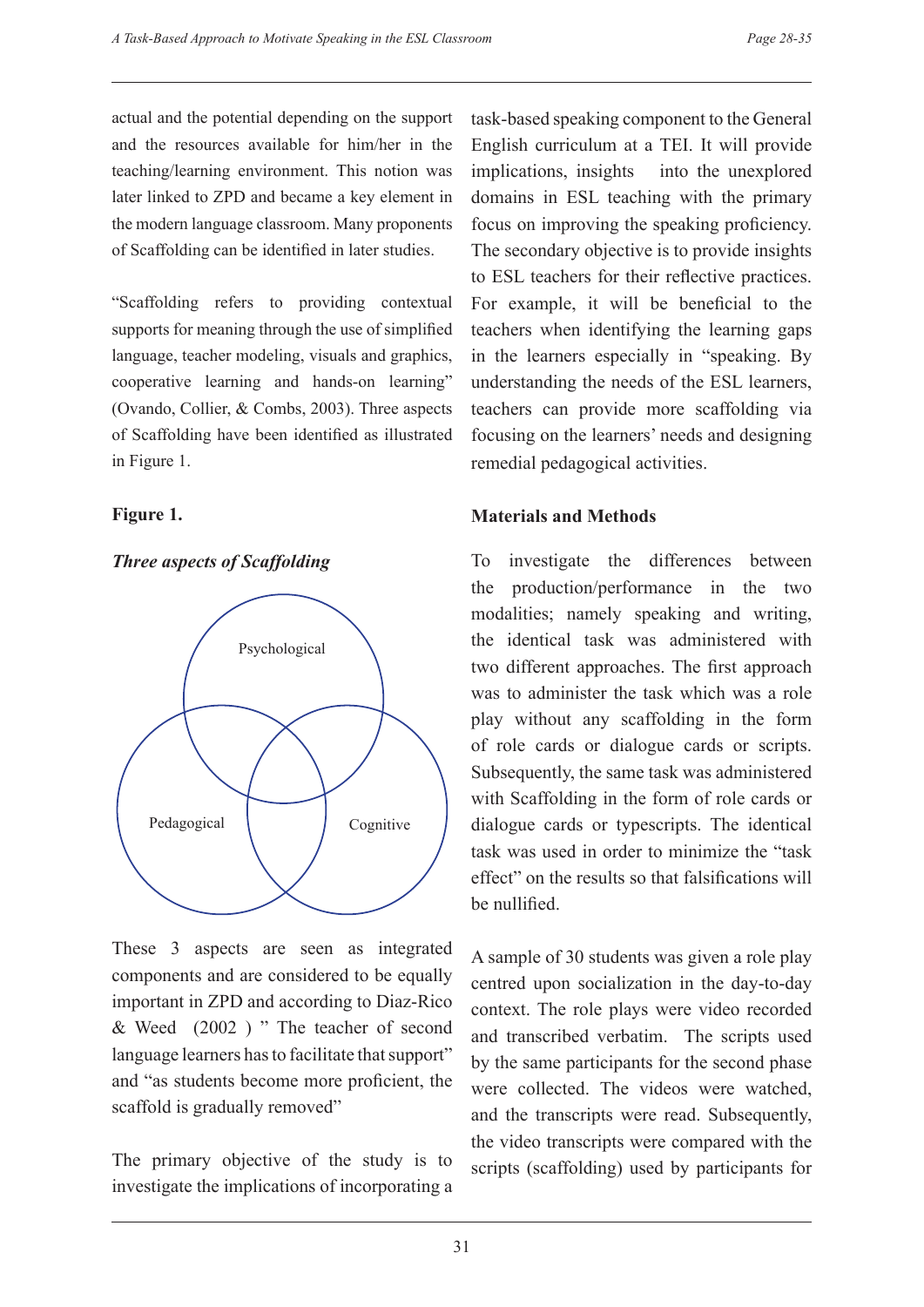the second phase. The transcripts were marked with comments and specific descriptive chunks called "open coding" (Merriam, 2009). Thereafter, a process of clustering was done where the data was narrowed to "thematic units" and "core categories" to shed light on the patterns/differences surfacing in the data.

#### **Results and Discussion**

The video tapes/transcriptions and scripts were analysed in the following aspects.

#### **Vocabulary range**

ESL learners struggle with lack of vocabulary, the participants in this study also exhibited the same characteristic. However, they exhibited a wider range of vocabulary and density when preparation time was given. The incongruities in vocabulary choice were shown in the following ways.

# **Language transfer**

Language transfer or L1 interference is a very common occurrence in the ESL context. It is the scenario where the learners of a second or a foreign language used the more familiar mother tongue structures in the learning process of the second language which subsequently hinders accurate L2 communication as old habits of the first language continue to be present in an intimidating way while the new habits (the second language) are being learned. In many second language learners, L1 inference acts as a negative agent rather than a productive tool for Second Language Acquisition. (SLA). In other words, there must be a process of *"unlearning"* before the habits/practices of the second language are being learnt. However, what was observed here was that while learning a second language a learner inevitably uses the L1 which leads to the scenario of L1 interference. Extensive research has been conducted on the L1 interference on the target language (L2). Different hypotheses and theories have been presented by a gamut of linguists who have attempted to analyze this interesting linguistic phenomenon.

# **Circumlocution**

Circumlocution is a communication strategy very commonly used by second language learners in the communication process in the event of linguistic inadequacy in the second language. In brief, when they lacked the precise word for a particular English word, they opted to use the Sinhala word (native word) in recounting or defining a concept instead of saying or writing the specific words. This sample of students has used circumlocution in the following main ways.

- Using familiar vocabulary (Example: using the word teacher when they didn't know the word lecturer)
- Using synonyms (Example: using the word small instead of minute)
- Using categories (furniture, jobs, and clothing). (Example: using the word type of furniture when the word closet was not known)
- Trying alternative ways of conveying the message.

Describing the notion by explaining the sage, location, importance, relevance etc.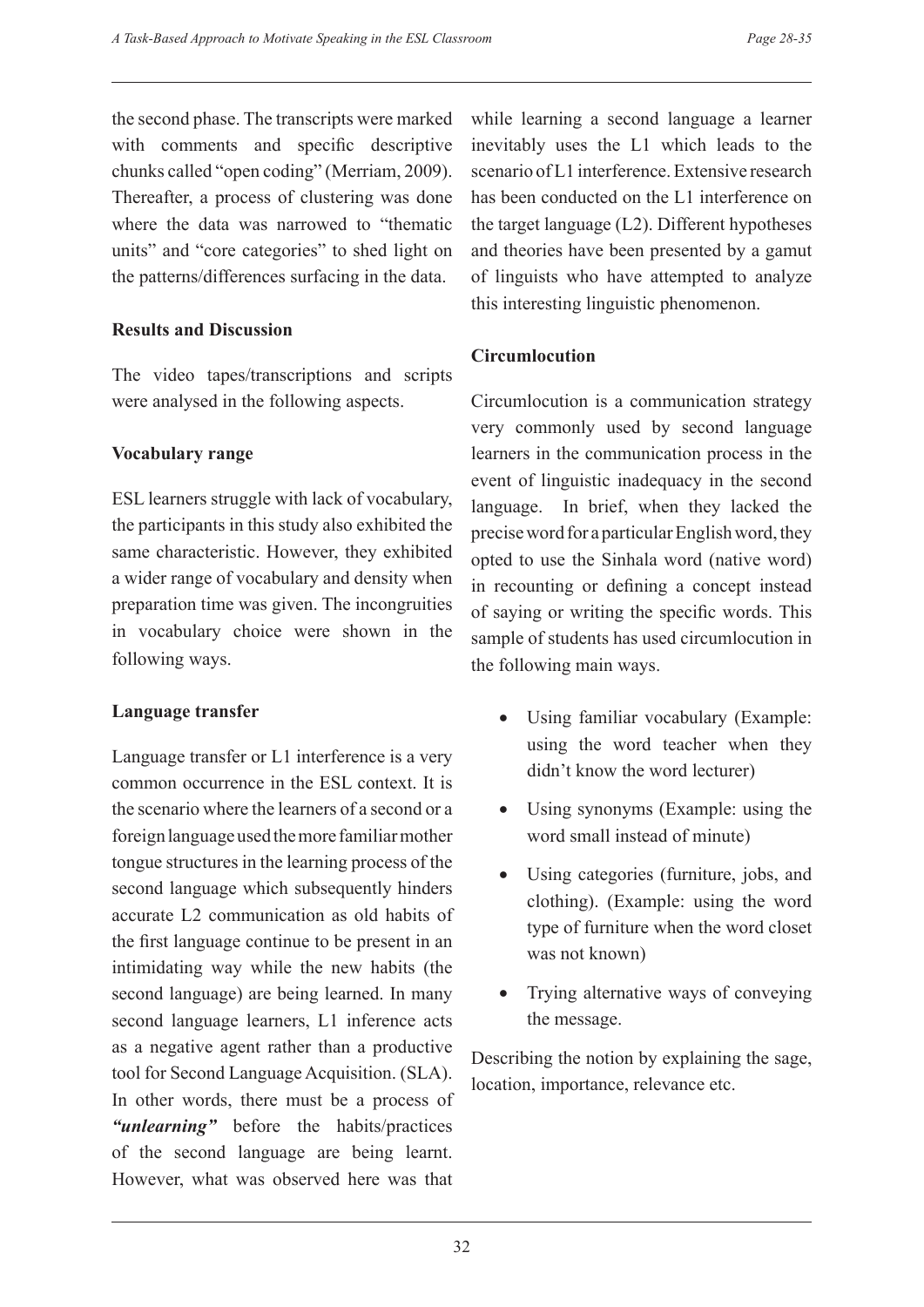#### **Approximation**

It is a strategy frequently used by leaners to describe a term in the second language which is in this case English with the help of another word which is closely related to the original term. This sample even used phrases such as 'kind of', 'a sort of', 'almost like' as a word which closely resembles the target word.

Examples:

- • *"A sort of a hole with water"* to mean "*puddle*".
- • *"Almost like a long bus"* to mean "coach*"*
- • *"Kind of a very big prawn"* to mean *"lobster".*

However, at times approximation has a tendency to deliver the incorrect message since these approximations seem to use certain incorrect terms which share several semantic features. As shown above, the third example used by these learners, does not exactly convey the correct meaning which in fact leads to certain semantic misunderstandings.

# **Grammatical Accuracy**

The accuracy level of the second phase was higher than the first phase owing to the grace period given. Nevertheless, it was found that the syntactic complexity is similar in both phases. This can be crystalized in terms of distinction between language competence and strategic competence (Choneg & Burk, 1998). Language competence consists of organizational competence (e.g., grammatical, and textual competence) which enables the L2 speaker to communicate effectively with the best selection of syntactic structures.

The most common errors which were observed in phase 1 which were rectified by students in phase 2 were,

# **The omission of S in the third person singular**

In the role plays and skits observed in this study, the students were able to rectify several errors. "The omission of's' in the third person singular is one of the most easily rectified by these learners.

In English, in the present tense, a verb changes its form only when the subject is third-person singular (he/she/it). Interestingly, these participants omitted the "s" in phase one but were able to correct it in phase two. The researcher's observation is that the students' inhibitions towards English, the lack of competency and the infrequency of L2 usage apparently led to these types of errors. However, once preparation time is provided as it allows them a grace period of formulating grammatically correct sentences which is not provided in Phase 1.

# **Using the past form of verbs in the making of simple passive instead of past perfect**.

This is another prominent error which was rectified by the participants in Phase 2. Example: "*The plane was flew by my brother*" instead of "The *plane was flown by my brother"*  was one utterance used by a participant. As mentioned in the previous explanation the participants corrected this particular error after discussing with the fellow participants. They discussed with the fellow participants and adjusted the forms in the passive forms and did phase 2 in a more accurate manner.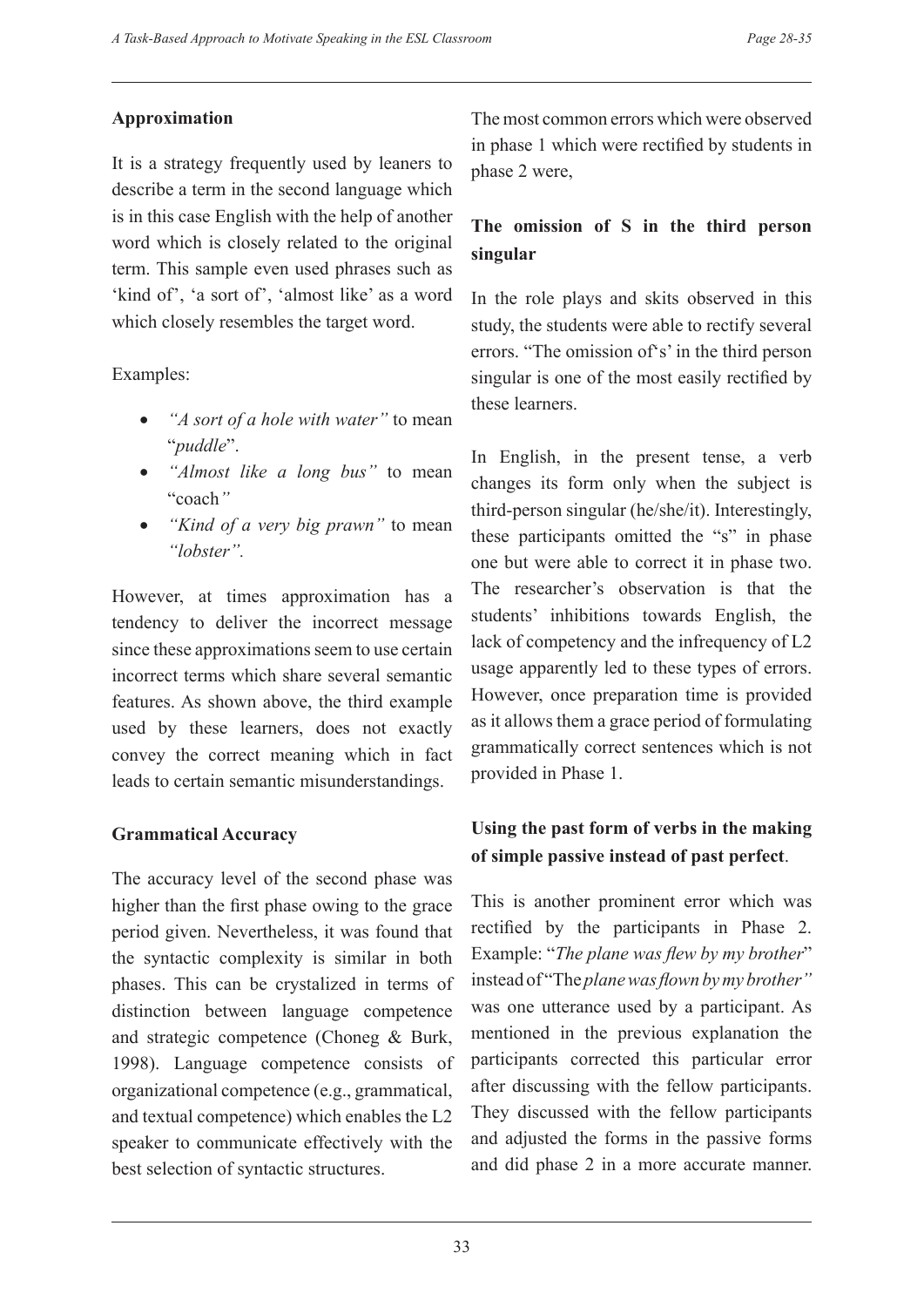Nevertheless, compared to the error correction percentage of the *"omission of 's' in the third person singular"*, the accuracy rate is much lower.

# **Confusion between present perfect tense and past tense**

This is another recurrent error which was observed by the researcher. Generally, students readily grasp that the present perfect tense is formed with *have* or *has* plus the past participle. Even the past tense formation is internalized by the students in a relatively successful manner. However, in this study the participants rectified more than 50% of the errors committed in Phase 1. Seemingly, their difficulty was recalling the past tense form and differentiation between present perfect tense and past tense scenarios.

#### **Omission of articles (a/an/the)**

Omission of articles (a/an/the) is the most recurrent error observed in this study and rectified by the participants in Phase 2. Some examples were.

- *\* "I had (article missing) exam."*
- *\* "We had (article missing) party".*
- *\* "My mother is (article missing) homemaker".*

This error correction had the same pattern as the previous error corrections since it was also corrected in Phase 2. This error can be caused by the absence of such a feature in the participants' native language which is Sinhala. In fact, in Sinhala one does not add an extra element unlike in English to mean a/an/the as it is embedded in their noun phrases. The participants rectified this error subsequently as they recall the grammar rules within the preparation time given.

# **Conclusions and Suggestions**

Language learners employ different types of strategies in the process of learning. They are cognitive, metacognitive, and socio affective strategies. Even in the ESL context, these strategies are consciously or unconsciously utilized by the learners. However, in the event of speaking, the appropriacy of these strategies used by students is of great relevance as speaking is the most difficult skill to master for the ESL speakers.

This sample of students performed better when they used writing as a scaffolding which exemplifies the use and emphasis of the effect of writing on speaking. Therefore, rather than discouraging the habit of writing before speaking, it may be useful to motivate them to write more as it would eventually affect their oral fluency in a positive way.

The classroom activities must be modified and tailored in a speech fronted manner with more tasks requiring spontaneous language production within the grace period. A practice like Journal Writing can be incorporated into the tasks as it broadens learner vocabulary. Since Journal Writing is not evaluated the tense/stress factor is naturally eliminated from the L2 learners' which encourages a low affective filter leading to enhanced L2 production and acquisition. This can be adopted as an effective strategy for enhancing oral fluency of the ESL students in the Sri Lankan classrooms.